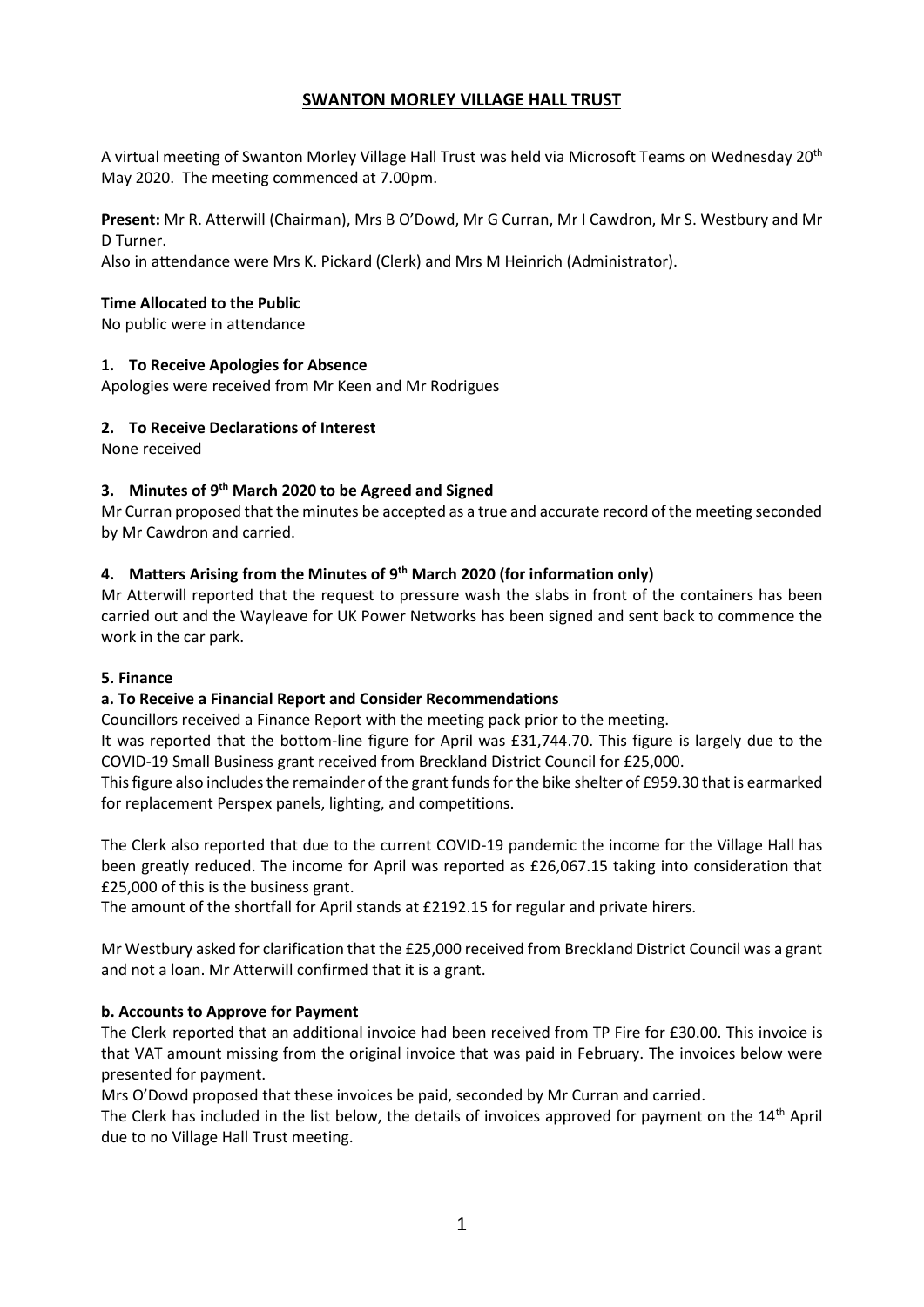| Payee                                   | <b>Description</b>                                | <b>Amount</b> |
|-----------------------------------------|---------------------------------------------------|---------------|
| M Heinrich                              | <b>WIX Membership</b>                             | £61.20        |
| Jewson                                  | Sealant/Pipe clips                                | £19.76        |
| Mole Valley Farmers                     | <b>Heating Oil</b>                                | £620.39       |
| Screwfix                                | Thermometer                                       | £14.99        |
| <b>APF Services</b>                     | Risk Assessment (Approved Feb 20)                 | £359.98       |
|                                         | Replacement extinguisher                          | £41.48        |
| Scribe                                  | <b>Accountancy Software</b>                       | £339.60       |
| <b>Staff Payments</b>                   | <b>March 2020</b>                                 | £725.40       |
| Boilerjuice                             | Heating Oil reimbursement request                 | £363.85       |
| All payments above were                 | <b>Councillor Atterwill proposed the payments</b> |               |
| approved on 14 <sup>th</sup> April 2020 | were made seconded by Councillor O'Dowd           | £2546.65      |
|                                         |                                                   |               |
| Screwfix                                | Paint & Replacement Mesh                          | £47.26        |
| <b>Mole Country Stores</b>              | 5L Rosate (Caretaker)                             | £30.00        |
| Viridor                                 | <b>Rental Charge</b>                              | £16.70        |
| <b>Breckland Council</b>                | Annual Premises Licence - PL0523                  | £180.00       |
| <b>T&amp;P</b>                          | <b>VAT</b>                                        | £30.00        |
|                                         | <b>Total</b>                                      | £303.96       |

#### **c. Staff Payments Made (4 th April – 3 rd May)**

| Type of Work          | <b>Total Payments Made</b> |
|-----------------------|----------------------------|
| Cleaning & Caretaking | £632.40                    |
| TOTAL                 | £632.40                    |

Mr Westbury asked if the option of placing the two staff members at the Village Hall on Furlough had been considered.

Mr Atterwill reported that due to the Village Hall closure this has presented an opportunity for some redecoration and deep cleaning of all equipment and areas. It was discussed that there is currently enough work for the cleaner and caretaker to be maintaining so furlough would not be considered.

#### **d. To Receive the Draft Village Hall Budget and Agree any Actions Necessary**

The Clerk has sent the draft budget to Councillors ahead of the meeting for consideration.

The breakdown for the items were discussed and it was agreed that the payments should be as minimal as possible due to having no income for the period of closure.

The Clerk confirmed that a budget for legal fees has been included to cover the transfer of land ownership for the Village Hall original playing field.

The budget for improvements was decreased however it includes the ongoing work to re-cover the chairs fabric.

It was then discussed that the income is greatly reduced. The Clerk produced the income figure for the last financial year, however due to the Village Hall closure and no Government guidance as yet regarding a date to reopen, this figure is based on a six monthly income.

The Clerk also reported that it was impractical to suggest an income figure for the bar due the COVID-19 pandemic.

Mrs O'Dowd proposed that the draft budget presented would be accepted seconded by Mr Curran and carried.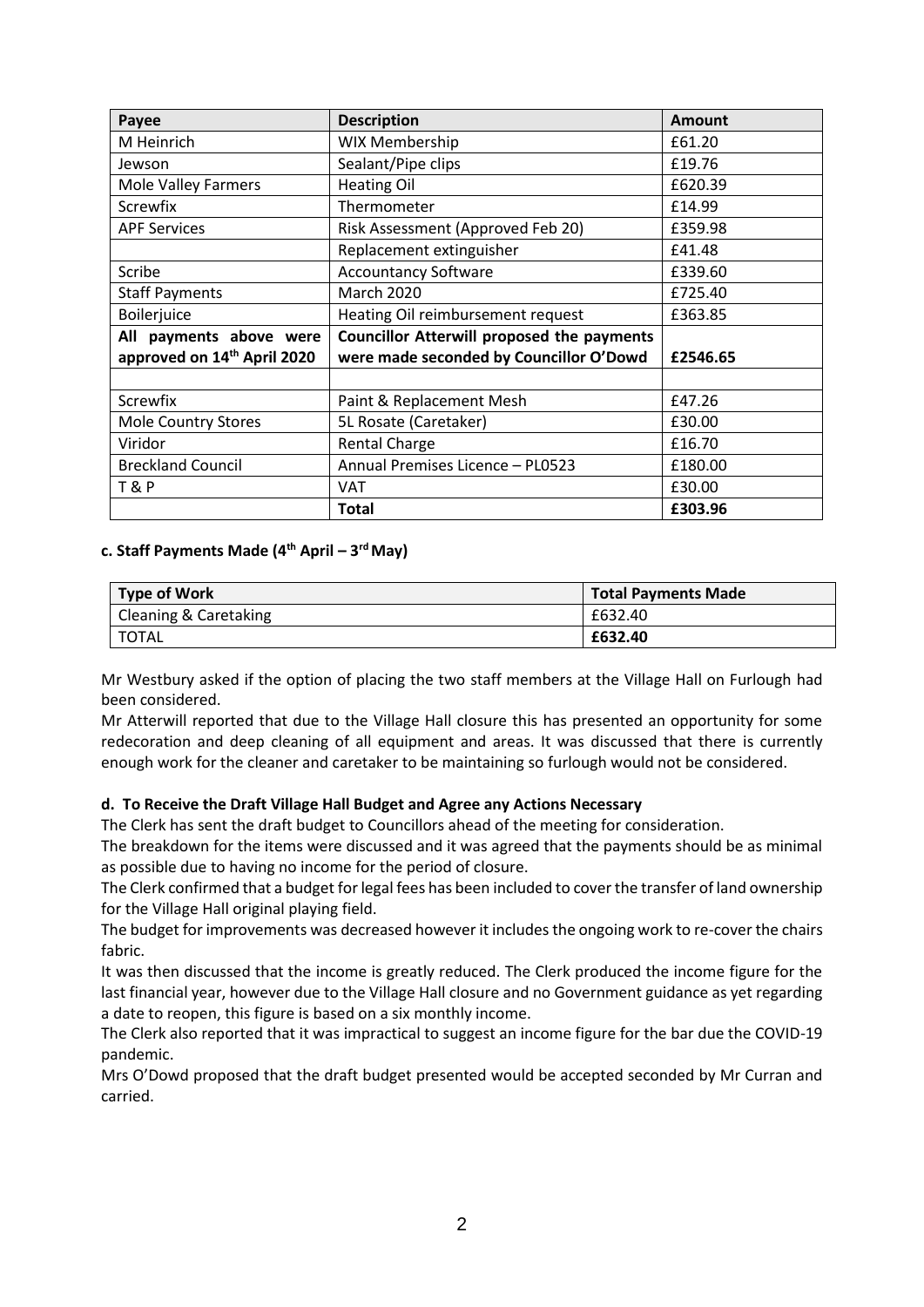## **e. To Receive an Update on the Application for a Business Credit Card with Lloyds bank.**

The Clerk reported that due to the current situation a meeting with the Business Manager has been unable to take place.

The Clerk has been advised to present an application online. This is ongoing.

#### **6. To Receive Report on the Maintenance of Swanton Morley Village Hall and Agree Actions Necessary for Improvements and Health and Safety Compliance**

Mr Atterwill reported that he is still dealing with the issue of the blinds. At the March meeting it was agreed that Mr Atterwill would respond to the quotation received from Cooks Blinds to replace them due to the electrical mechanism continually damaging the existing fabric. This is ongoing.

# **a) To Consider the Remaining Chairs to be re-covered while the Village Hall is closed.**

The Administrator reported that there had been email communication with the upholsterer who has the materials for the chair coverings. His response was that he has had to take on another 'normal' job to survive the Covid19 crisis so can now only do the chairs at weekends. He is still very happy to do them for us. He can only collect evenings/weekends too. The Administrator has agreed that if Councillors are happy to proceed with this, it will be completed at a total cost of £1314 for the remaining 72 chairs.

Mr Curran suggested that now would be the most opportune time to have this completed while the building is closed.

Mr Westbury proposed that the Administrator notifies the upholsterer to proceed seconded by Mr Cawdron and carried.

## **b) To Agree that the Clerk can Order a 'No Overnight Parking' Sign for the Carpark**

Mr Atterwill referred to the issue of a car being left in the Village Hall carpark for a number of weeks and reported that there is no clear signs in the carpark to alert the public that this is a private car park.

The Clerk has obtained an initial quotation for a sign that reads "No Overnight Parking without the express permission of Swanton Morley Village Hall Trust". The total cost for this would be £223.90.

Mr Westbury suggested that this be deferred until later in the summer due to funding through the COVID-19 pandemic.

All agreed.

## **7. To Receive a Report regarding the Village Hall's 25th Birthday Party**

The Clerk has been following the Government guidelines during the Coronavirus pandemic and has consulted the Administrator and the Chairman for agreement that the Village Hall birthday party should be 'postponed'. The Clerk would like agreement from the Councillors for this due to social distancing, it is felt this cannot go ahead.

Mr Westbury proposed that the birthday party in July is postponed seconded by Mr Curran and carried.

## **8. To Receive an Update on the Closure of the Village Hall due to COVID-19**

The Clerk reported that due to the current COVID-19 situation, the Village Hall remains closed.

The Administrator has continued to keep in touch with hirers on a regular basis to offer alternative dates and reassurance that regular groups will be continuing as soon as government allows.

Many private hirers have already re-booked a date in the diary.

This is being carried out on a month to month basis and is reviewed following any government updates. The cleaner and caretaker have been continuing to work in the Village Hall ensuring that all areas are having a thorough deep clean.

The caretaker has undertaken a full redecoration of Little Swans for when the time comes to re-open. The Clerk would like agreement from Councillors that any remaining bookings in July are cancelled. All agreed.